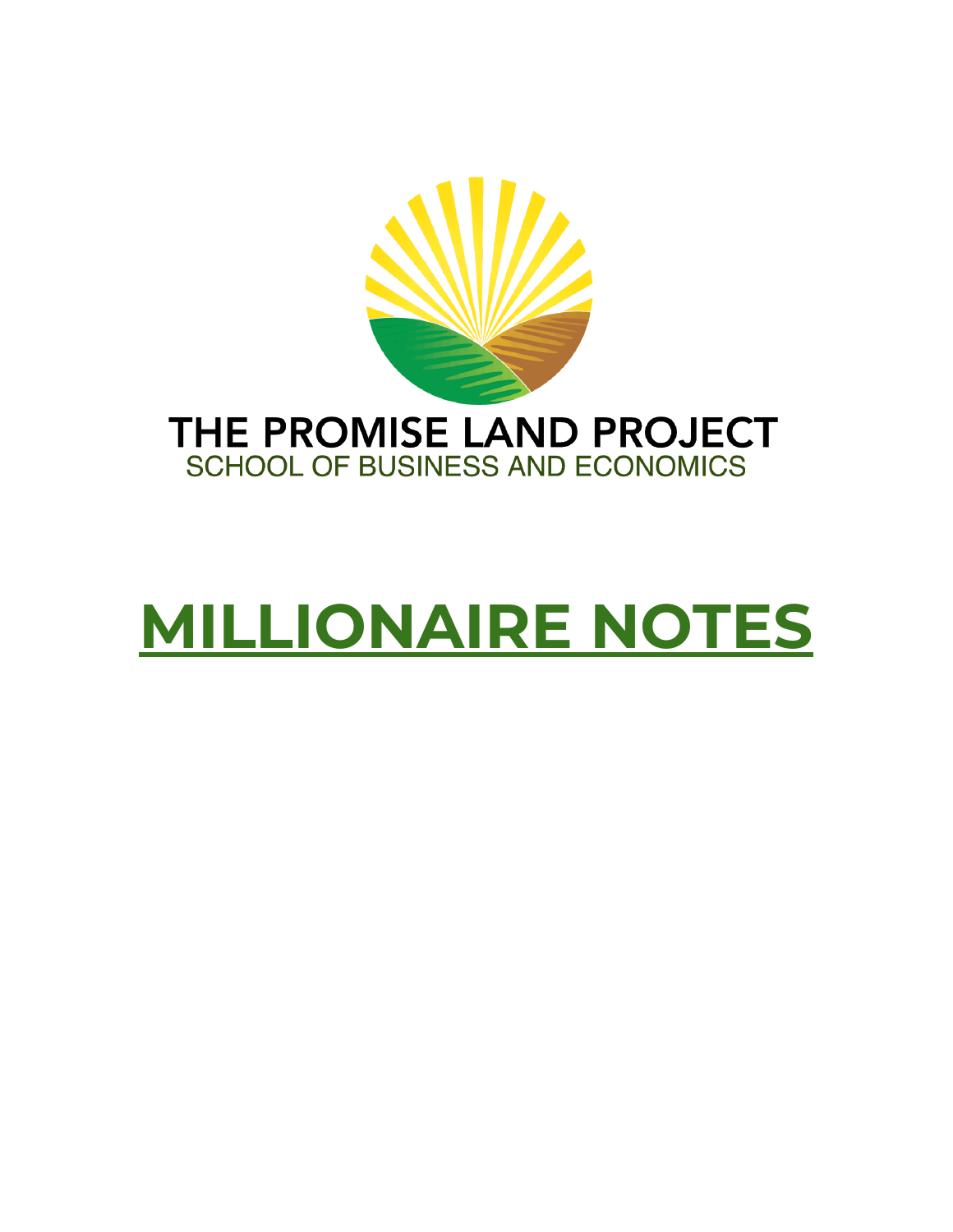

### IN THIS EXERCISE YOU FILL IN THE BLANK WITH "I WILL" (YES MEANING YOU)

- 1.\_\_\_\_\_\_\_\_\_\_\_\_\_\_ gather my abilities.
- 2. \_\_\_\_\_\_\_\_\_\_\_ complete a task with excellence.
- 3. \_\_\_\_\_\_\_\_\_\_\_ set specific Goals for each task.
- create Detail Plans DAILY.
- 5. **Execute Plans.**
- 6. \_\_\_\_\_\_\_\_ have no excuses.

MILLIONAIRE NOTES [www.tmlacademy.com](http://www.tmlacademy.com/) 2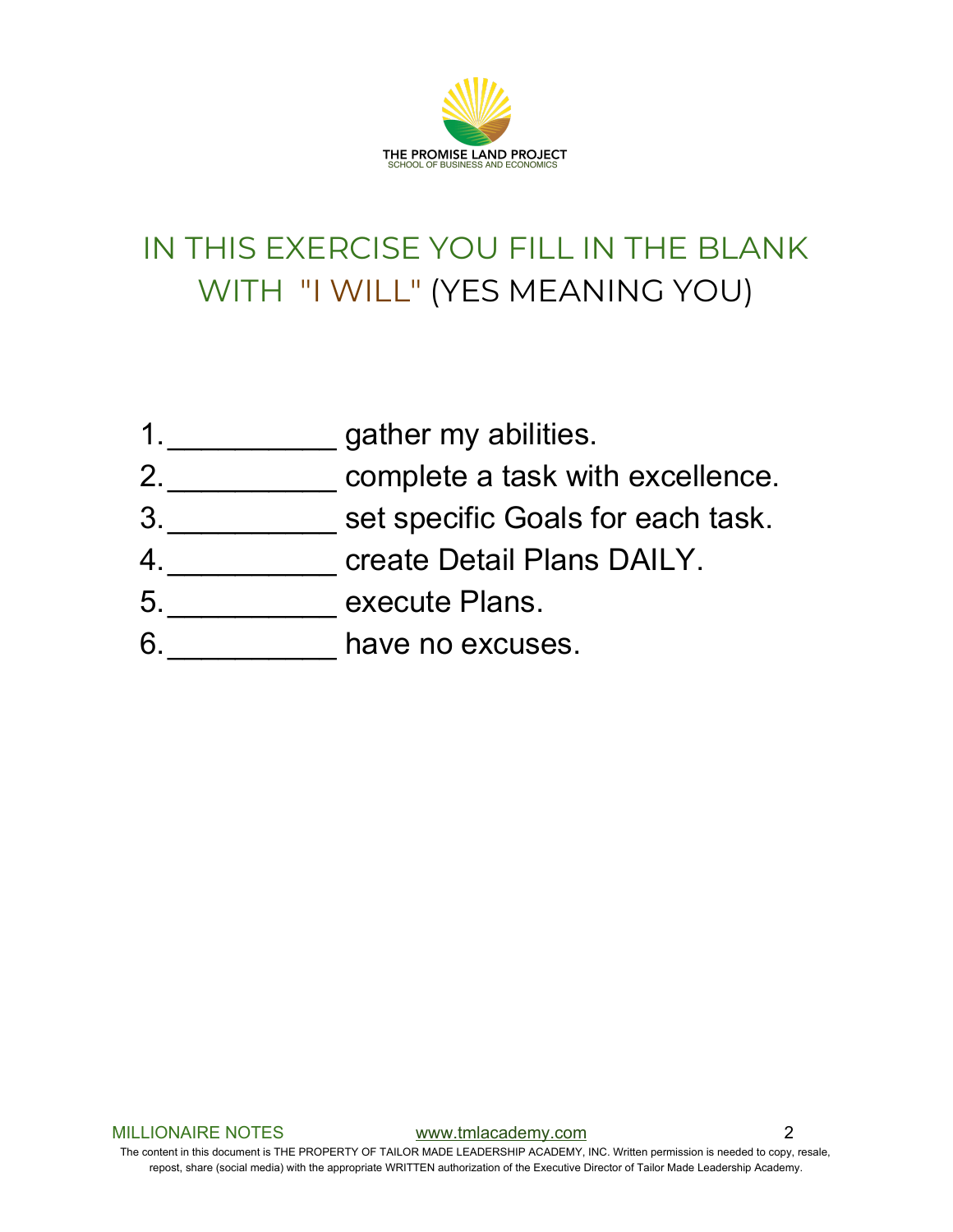

#### **SECRETS TO WEALTH BUILDING**

#### **9 Secrets of How the wealthy discover their gifts**

Secret 1: Can I hear **God's** voice?

Secret 2: What are the hidden advantages and extraordinary opportunities that allow the wealthy to make sense of the world in ways that others cannot.

Secret 3: What are my unique strengths and gifts?

Secret 4: How do I uncover my talents?

Secret 5: How do I identify my gifts and talents and play to my strengths.

Secret 6: What should I focus on in my life right now?

Secret 7: Is there anything standing in my way to do what I want to do, provided "I know what I want to do?"

Secret 8: I must figure out the difference of what I need; what I want and what I'm capable of doing?

Secret 9: What's my passion?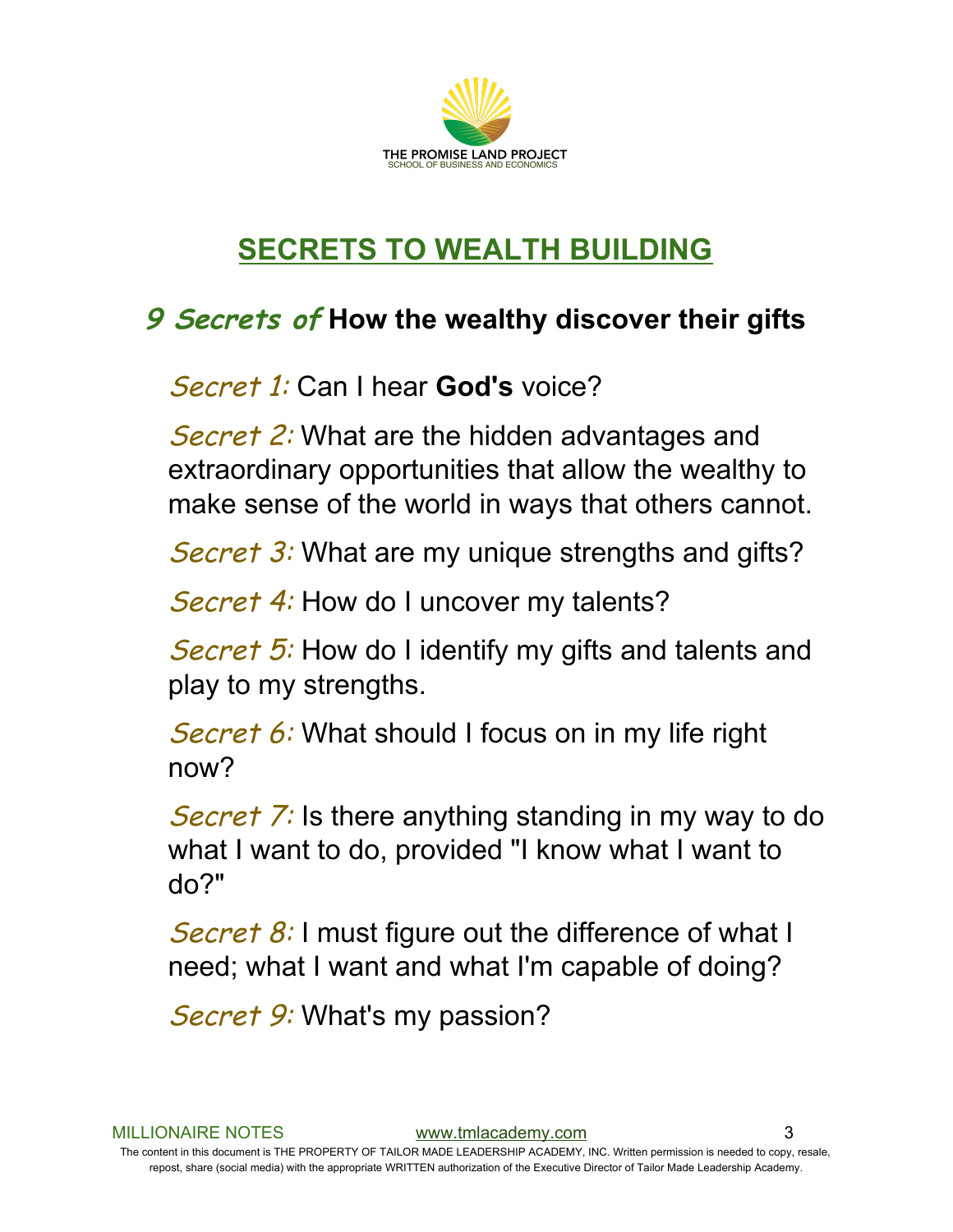

### **You were made for a purpose, (GOD's PURPOSE)**

## **Discover your Gifts.**

#### **Ask GOD why did he create you?**

### **Take the Gift Test [Here](https://www.sdrock.com/giftstest/)** Pray before you take the test[.](https://www.sdrock.com/giftstest/) **<https://www.sdrock.com/giftstest/>**

**Answer these questions on a separate sheet of paper or type them in your notes section of your smartphone (to keep with you at all time):**

*The four questions below are easier to answer after you have taken the gift test and received your results by email.*

- 1. Why am I here on this planet?
- 2. What is God's purpose in my life?
- 3. What is my strength?
- 4. What is my unique gift?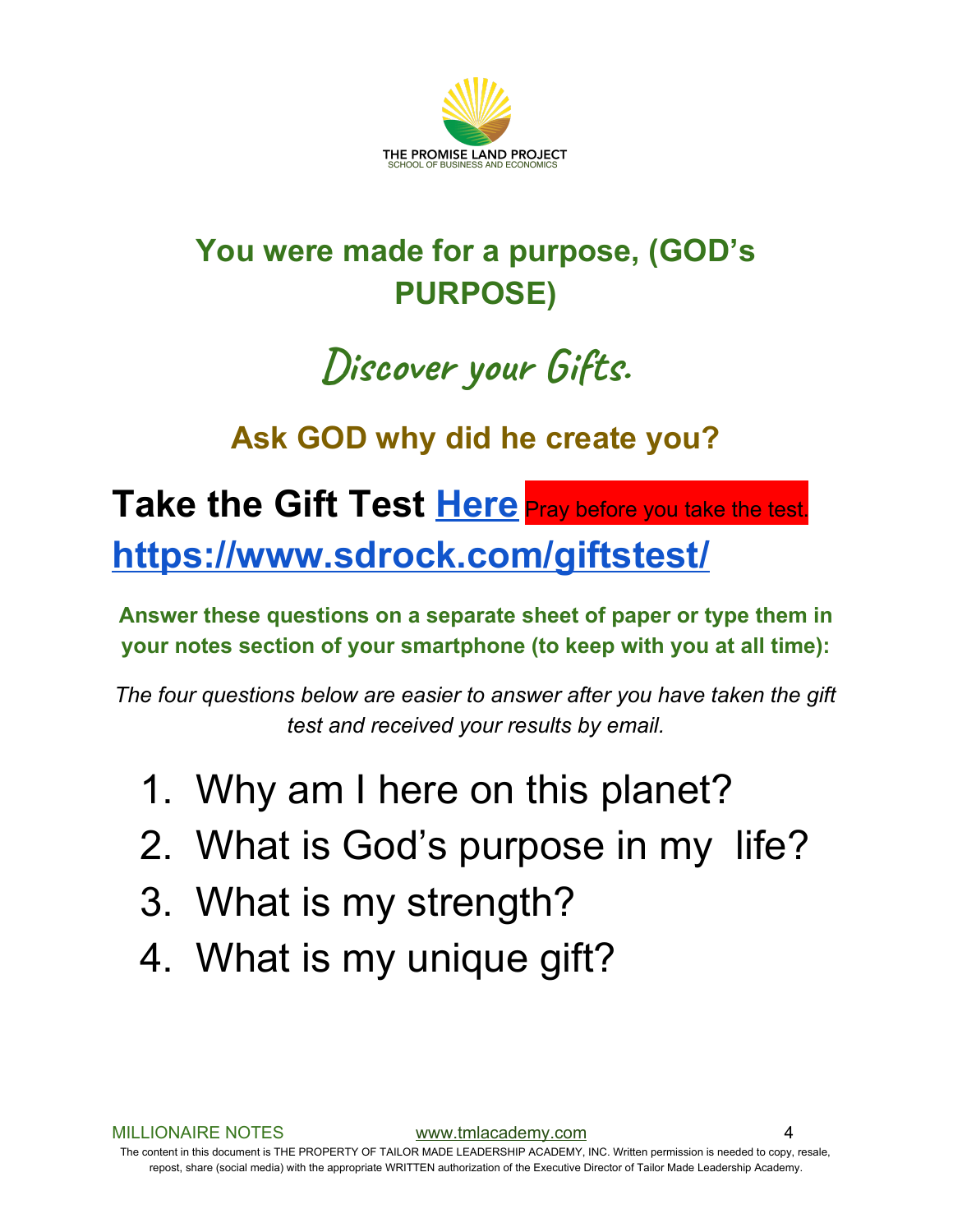

#### Self Assessment:

**This assessment will assist you in evaluating your future daily decisions to achieve your goals.**

- 1. What will be my legacy? Examples: *Leaving a life changing inheritance to my children's children.*
- 2. What will be my crowning moment? *Examples: My name on a building. Every child of mine has a legacy to follow and a inheritance to receive.*
- 3. What is my life's calling (God's purpose)? *Example: For me to live abundantly.*
- 4. What was I born to do? *Examples: Motivation, Encourage...*
- 5. What is the dream or vision that sets the course for my life? *Example: Be the most giving wealthy man the planet has ever experienced.*
- 6. What do I wish to occur within the next five years? *Examples: Buy Land, Graduate Highschool, Go To College, Get Married, Start a Business,*
- 7. What will I accomplish? Examples: *Excellence in everything I do.*
- 8. Where will I be financially? *Examples: Secure.*
- 9. What keeps me up at night? *Examples: Excitement for the opportunities that lie ahead.*
- 10. What gets me out of bed each morning? Examples: God's voice on how to live that day.
- 11. What are my skills?

#### MILLIONAIRE NOTES [www.tmlacademy.com](http://www.tmlacademy.com/) 5